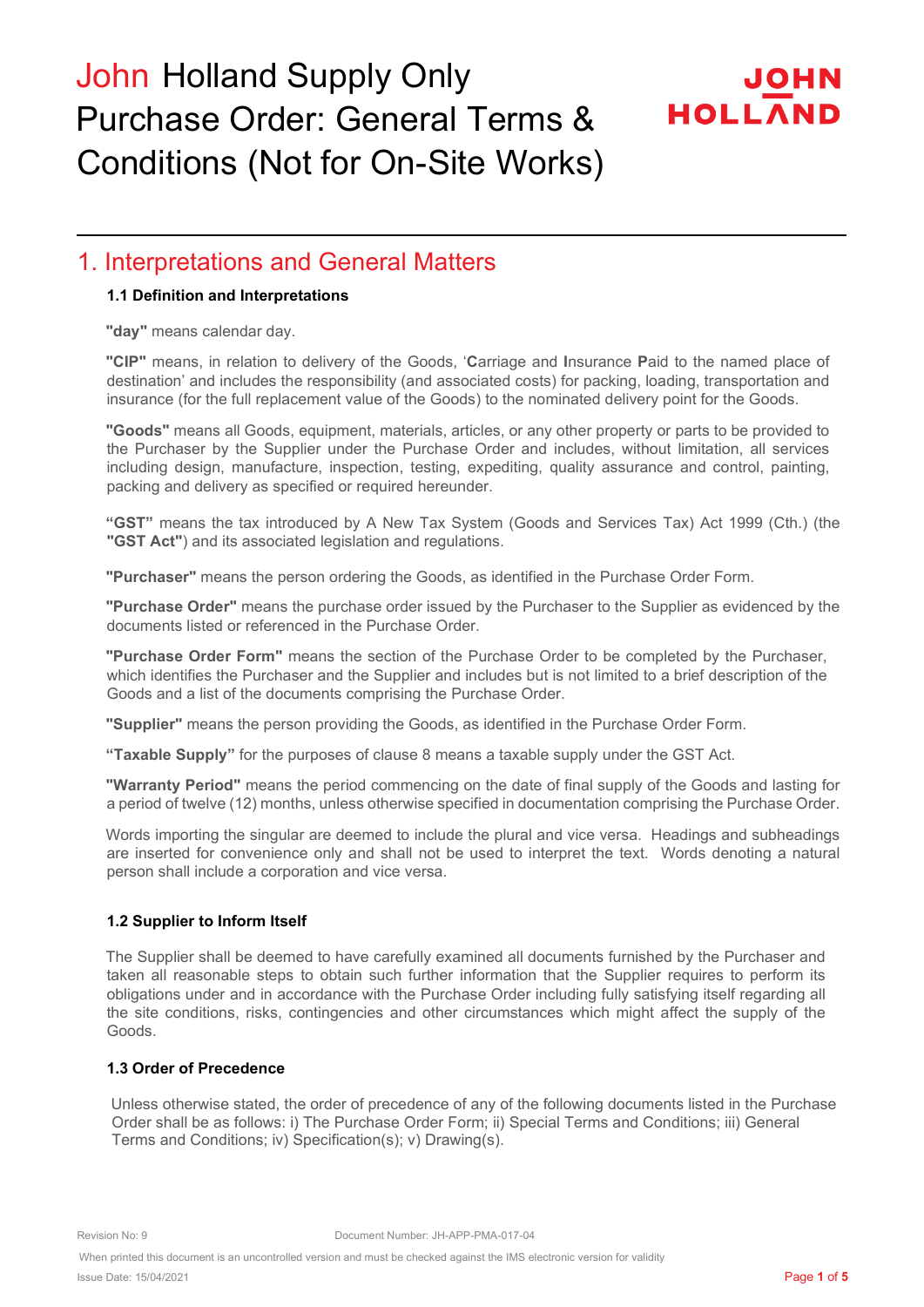#### **1.4 Ambiguities**

If the Supplier discovers any ambiguity in the Purchase Order it shall immediately notify the Purchaser in writing. The Purchaser shall then determine the correct interpretation of the Purchase Order.

#### **1.5 Confidentiality**

Any information provided by the Purchaser to the Supplier shall not be disclosed to any third party, other than for the express purposes of fulfilling the requirements of the Purchase Order, without the prior written consent of the Purchaser. This obligation shall be continuing obligations and shall survive the completion or termination of the Purchase Order.

#### **1.6 Waiver**

No failure or delay on the part of the Purchaser in exercising any of its rights under the Purchase Order shall be construed as constituting a waiver of any such rights.

#### **1.7 Subcontracting and Assignment**

The Supplier shall not subcontract nor assign all or any part of the Purchase Order without the prior written approval of the Purchaser. Approval of the Purchaser to any subcontract shall in no way relieve the Supplier of any of its obligations under the Purchase Order.

#### **1.8 Communications**

Any notice or other communication required under the Purchase Order shall be delivered in writing and shall be in a form which can be read, copied and recorded conveniently. The notice or other communication shall take effect from the time when it is delivered to or received at the nominated address of the respective party.

#### **1.9 Licenses and Laws**

The Supplier shall comply with all applicable laws, by-laws, ordinances, regulations, proclamations, orders and rules and with the lawful requirements of Public and other Authorities in any way related to the supply of the Goods and must act consistent with John Holland's Code of Business Conduct (a copy of which is available for inspection by the Supplier) in all respects.

#### **1.10 Entire Agreement**

The Purchase Order constitutes the entire agreement between the Purchaser and the Supplier. The parties shall not be bound by or liable for any statement, representation, promise or understanding not set forth therein. Nothing contained in proposals, correspondence, discussions or negotiations prior to the date of the Purchase Order has any effect on the Purchase Order unless specifically incorporated therein.

#### 2. Insurance

The Supplier shall effect and maintain any policies of insurance specified in the Purchase Order.

#### 3. Indemnification

The Supplier shall indemnify and keep indemnified the Purchaser and its officers, employees and agents against all claims, demands, proceedings, liabilities, costs, charges and expenses arising as a result of any act, neglect or default of the Supplier, its employees or agents related to its obligations under the Purchase Order.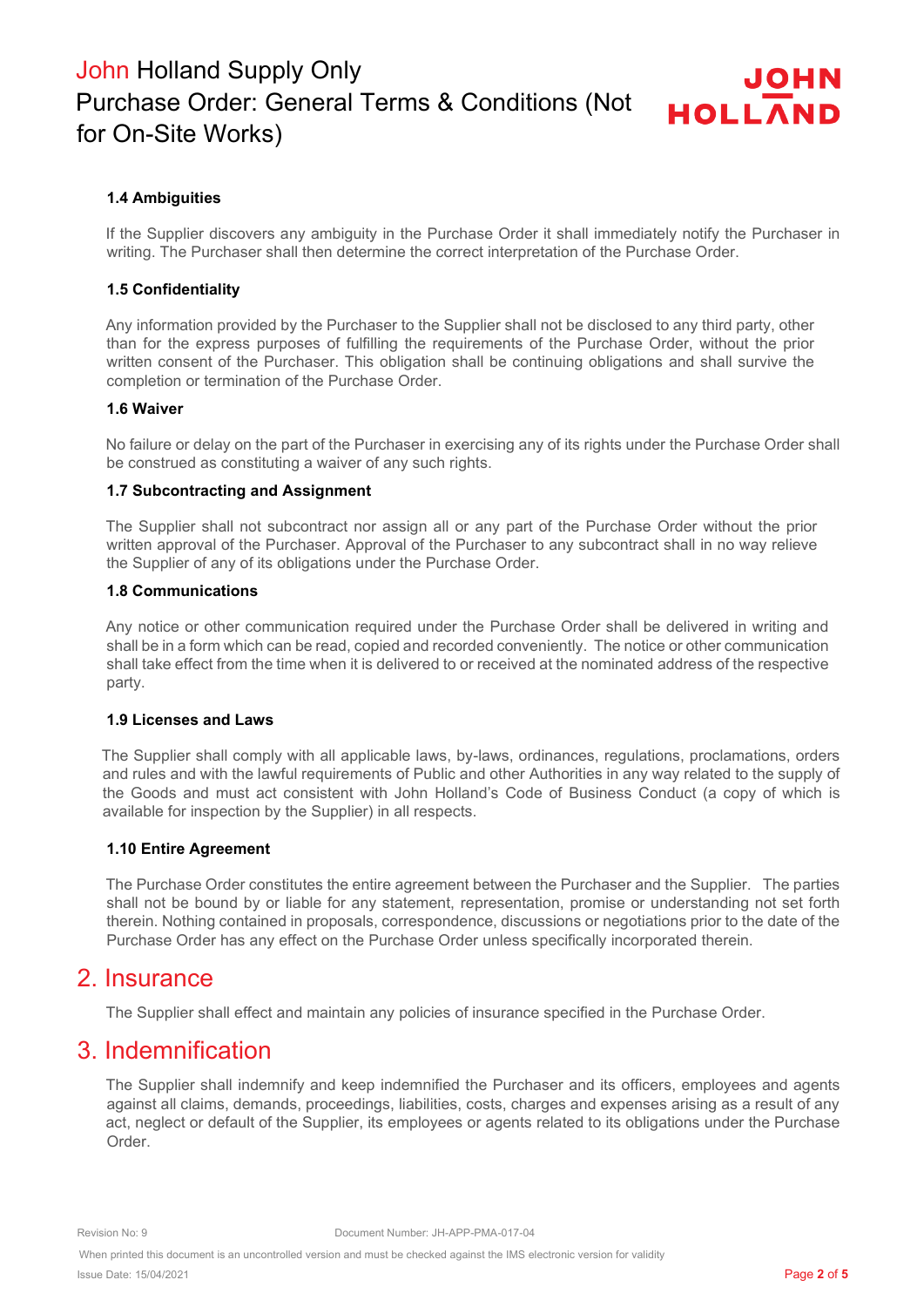## 4. Performance and Quality

- 4.1 All Goods shall be suitable for the purpose for which they are required. The Supplier shall use new and undamaged materials, unless otherwise specified in the Purchase Order and the workmanship shall be of the highest quality and standard. The work shall be carried out in accordance with good engineering practice and comply with all applicable Australian Standards and/or other referenced codes, the requirements of the relevant Statutory Authorities and the Law.
- 4.2 The Supplier represents and warrants to the Purchaser that it has the necessary skills, resources and experience to successfully supply the Goods in accordance with the requirements of the Purchase Order.
- 4.3 The Goods must be tested, if necessary, in accordance with the requirements of the Specification. Unless otherwise set out elsewhere in the Purchase Order, any tests and the costs thereof shall be the responsibility of the Supplier. The results of tests shall be promptly supplied to the Purchaser in writing.
- 4.4 The Purchaser shall have the right to inspect, expedite and monitor the Goods prior to delivery and the Supplier shall give the Purchaser access to the Supplier's premises for such purpose during its normal working hours. Any inspection by the Purchaser shall not relieve the Supplier from its obligations to comply with the requirements of the Purchase Order and shall in no way impair the Purchaser's right to require subsequent correction of non-conforming Goods.
- 4.5 The Supplier shall comply with the standards of quality specified in the Purchase Order. If no standards are specified the Supplier shall comply with the best quality standards applicable to the Goods.
- 4.6 The Supplier warrants that the Goods shall:
	- i) be free from liens, charges, encumbrances, mortgages or other defects in title;
	- ii) be free from defects in design, materials and workmanship;
	- iii) conform to the conditions and specifications of the Purchase Order; and
	- iv) conform to all applicable laws and regulations to which the Goods are subject.

The warranties noted above are in addition to any statutory warranties applicable to the Goods.

- 4.7 During the Warranty Period, the Purchaser shall give written notice to the Supplier of any failure or defect in the Goods. The Supplier shall without delay and at no cost to the Purchaser, correct any defect or failure in the Goods covered by the warranty, by way of repair, replacement, modification or other means acceptable to the Purchaser.
- 4.8 If the Supplier fails to correct any defects or failures of which it has been notified by the Purchaser within the time specified in the notice (which shall not be unreasonable), the Purchaser shall have the right to rectify the Goods itself or have the rectification undertaken by a third party. All costs so incurred shall be a debt due and payable by the Supplier or deducted from monies otherwise owing to the Supplier. Any Goods repaired or replaced under warranty may be subject to a further full Warranty Period if required by the Purchaser, commencing on the date of completion of any such repair or replacement.

## 5. Delivery

- 5.1 Unless otherwise specified in the Purchase Order, the Goods shall be delivered CIP, adequately packaged and protected to ensure safe delivery, to the delivery point and by the delivery date(s) specified in the Purchase Order. The Goods shall be accompanied by a delivery docket which shall be signed by a duly authorised representative of the Purchaser at the point of delivery.
- 5.2 The Goods shall become the property of the Purchaser upon delivery of the Goods to the Purchaser, as evidenced by the signature on the delivery docket by the duly authorised representative of the Purchaser. Notwithstanding that the Purchaser has taken delivery of the Goods, the Supplier shall remain responsible for any loss or damage to the Goods, which may have occurred prior to delivery, and for any non-compliance of the Goods with the requirements of the Purchase Order.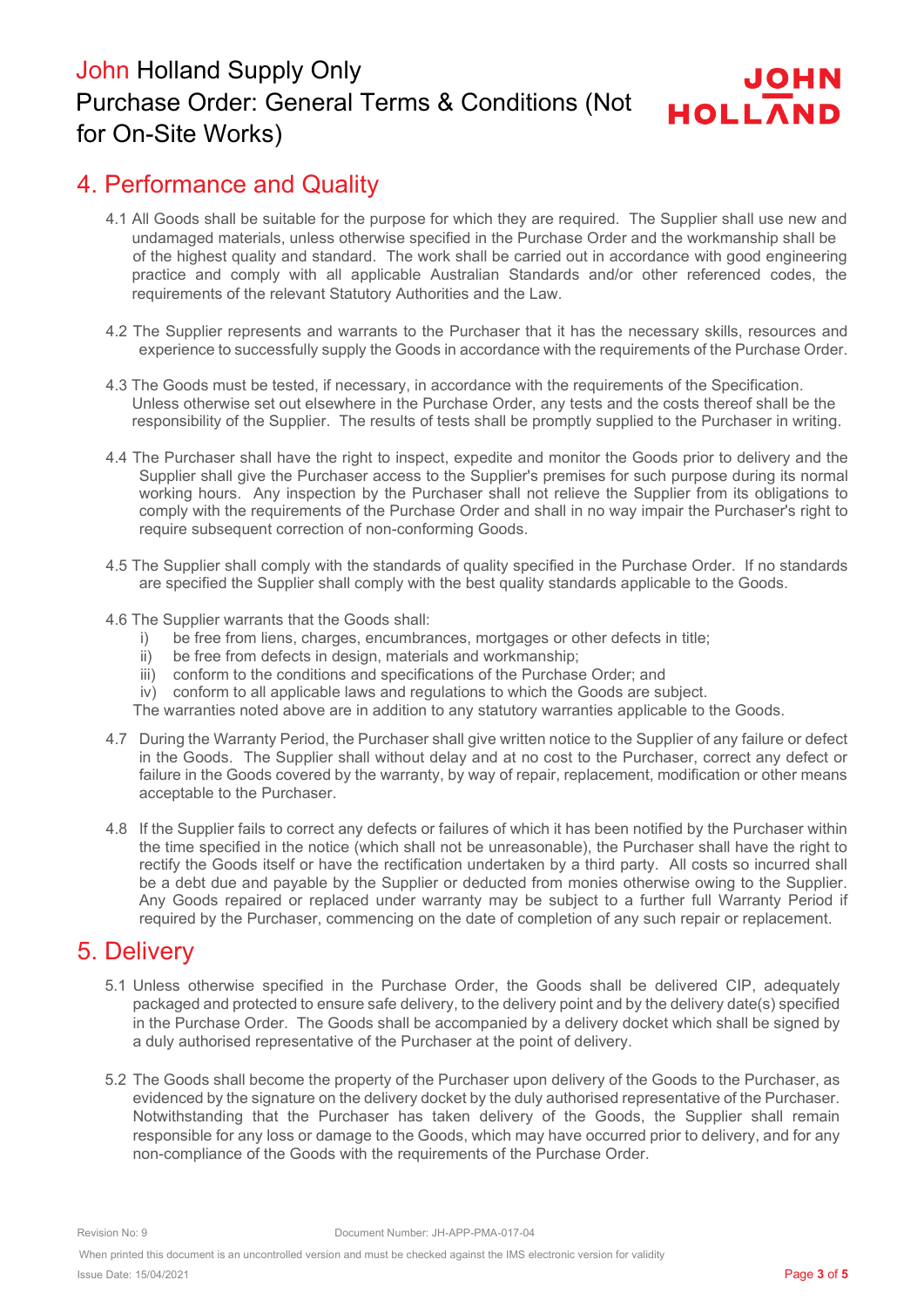- 5.3 The Supplier shall take all reasonable steps to minimise and prevent any delay to the delivery of the Goods.
- 5.4 If the Supplier fails to deliver the Goods by the specified delivery date(s), the Purchaser shall be entitled to terminate the Purchase Order for default, either in whole or in part, in accordance with the provisions of Clause 7.1 and/or deduct liquidated damages from monies due to the Supplier. Such liquidated damages amounts, as specified in the Purchase Order, represent a genuine pre-estimate of the Purchaser's damages and are not a penalty, and shall apply for each week or part thereof by which delivery exceeds the specified delivery date(s).

## 6. Variations

- 6.1 The Purchaser may vary the work under the Purchase Order or any condition thereof and the Supplier shall carry out any such variation as directed by the Purchaser. The Supplier's price (addition or reduction) for any variation and any effect on the delivery date(s) of the Goods shall, where possible, be agreed between the Purchaser and Supplier prior to the Supplier carrying out any such variation. However, if agreement cannot be reached, the Purchaser shall, acting reasonably, determine the price for the variation and its effect on the delivery date(s) of the Goods.
- 6.2 The Supplier must promptly comply with any variation instruction issued by the Purchaser notwithstanding that the price for the variation may not yet have been finalised. Failure to comply with this requirement and/or any related withholding or delay in delivery will constitute a substantial breach by the Supplier.
- 6.3 The Supplier shall not vary the work under the Purchase Order or any condition thereof, except as directed and approved by the Purchaser in writing. No variation shall invalidate the Purchase Order.

## 7. Termination

- 7.1 In the event of a substantial breach by the Supplier of any of the terms and conditions of the Purchase Order, which in the reasonable opinion of the Purchaser may delay the completion of the Purchase Order and which is not remedied within seven (7) days of the Purchaser notifying the Supplier in writing of any such breach, the Purchaser may terminate the Purchase Order in whole or part.
- 7.2 If, in the opinion of the Purchaser, the Supplier is or will be unable to effectively perform its obligations under the Purchase Order due to insolvency, bankruptcy or related reasons, the Purchaser shall be entitled to terminate the Purchase Order.
- 7.3 Notwithstanding any other provisions of the Purchase Order, the Purchaser may terminate the Purchase Order by giving fourteen (14) days written notice to the Supplier.
- 7.4 In the event of insolvency of the Supplier or its default under this Clause 7, the Purchaser shall immediately suspend any further payment to the Supplier. Any additional monies required by the Purchaser to complete the Purchase Order in excess of what the Purchaser would have paid under the Purchase Order shall be a debt due and payable by the Supplier to the Purchaser.
- 7.5 In the event of termination by the Purchaser, under Clause 7.3 and provided the Supplier is not in default, the Purchaser shall pay the Supplier for the work carried out prior to termination and all reasonable costs associated with the cancellation of any orders placed by the Supplier prior to the termination notice.

## 8. Price and Payment

8.1 Unless otherwise stated in the Purchase Order, prices shall be fixed and not subject to any variation, including but not limited to variations in the cost of labour, materials, plant, transport or exchange rates.